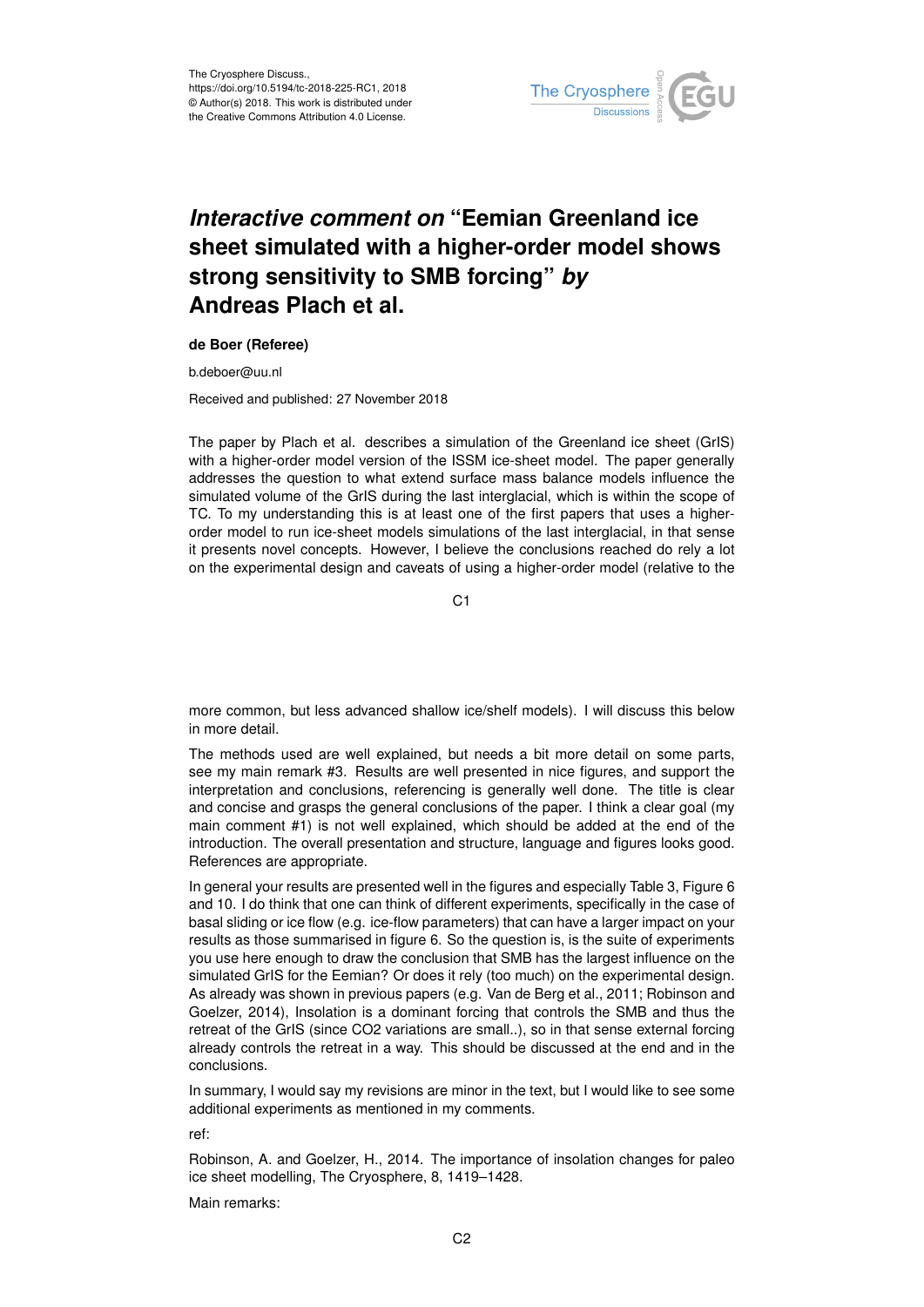### 1) Clear goal of the paper

Page 2, Line 29: Clear goal of the paper is lacking in the introduction. A (firm) sentence should be added at the end here.

### 2) Description of SMB methods

In Section 2.1, I would definitely like a bit more explanation on the two SMB methods in this section, since it also largely determines your results. I do prefer to not fully read previous articles (Planch, 2018 or Helsen, 2013). Also add an explanation what the differences are between the 4 time slices you use (CO2, orbits?), and the differences between the two SMB methods. What is ice-sheet topography that is used in the NorESM simulations, etc.?

### 3) Experimental design

I have a number of remarks on the experimental design, outlined on page 4 and 5. Although you do use a sophisticated model, which might be expensive to run, you also use a (faster) SSA-type setting of ISSM to test basal friction. The initial conditions of your simulation are not tested, but have been shown (e.g. Helsen et al., 2013) that it can influence your results. Although you mentioned in the discussion that it is hard to include a full glacial spin-up for your simulations, I do think it would be good to include an experiment (perhaps using the SSA-type model) to determine the influence of the initial conditions (or pre glacial changes) on your Eemian simulations.

Secondly, in general this section could use a bit more explanation. About the SMB methods, but also about what you do with basal friction. Does it stay constant throughout an experiment, is it spatially varying in both the HO and SSA experiments? See also comment on page 4, lines 9-12.

Thirdly, why you would keep the temperature prescribed at the surface constant (bottom page 4)? Is this for reasons of numerical stability? Please explain. Otherwise you should include these in a simulation on these time scales.

 $C3$ 

Finally, the same holds for bedrock adjustment. I think that it is necessary to include in paleoclimate simulations. At least use an ELRA model to include this please, I think it is vital that this is included when changes are relatively large (MAR-BESSI experiments in Fig. 1.2).

## 4) Experiments

Looking at Table 2 and reading the text on page 5,6 it is unclear to me how many experiments you performed and with what model. From the final note on page 6 (line 10.11), I think you did a lot of experiments also with the SSA version of ISSM, but from Table 1, it looks like you only did one. Perhaps number all experiments you did, individually, in Table 1, or make a clearer list, mentioned how many experiments you use in the analysis for this paper exactly. Make clear for which experiments you used the SSA version of ISSM. The 'relaxed' experiments is (sort of) an experiment testing the initial conditions I would say. But considering my previous comments it might be worthwhile to also include additional experiments that include a (glacial) spin-up (using the SSA version) of the GrIS. See also my specific comments in the attached pdf.

#### 5) Discussion of results

I think it is essential, concerning your main results, that you explain what causes the differences between the SEB and BESSI models. An additional paragraph that would concisely explain the differences would be good. Shortly reading through your 2018 paper, the differences do not seem to be that large in terms of SMB, however in terms of final ice volume changes are rather significant. Also discuss which do you consider to be the most realistic, and what factors/processes could play a role in determining the SMB.

Your discussion (starting on page 16, line 28) is in a way good to show what the HO version of ISSM can (and cannot) be used for. Considering you are not using bedrock adjustment, ocean forcing, and keep the boundary of the ice sheet fixed, it makes me wonder if ISSM is a suitable model to be used for forthcoming paleoclimate